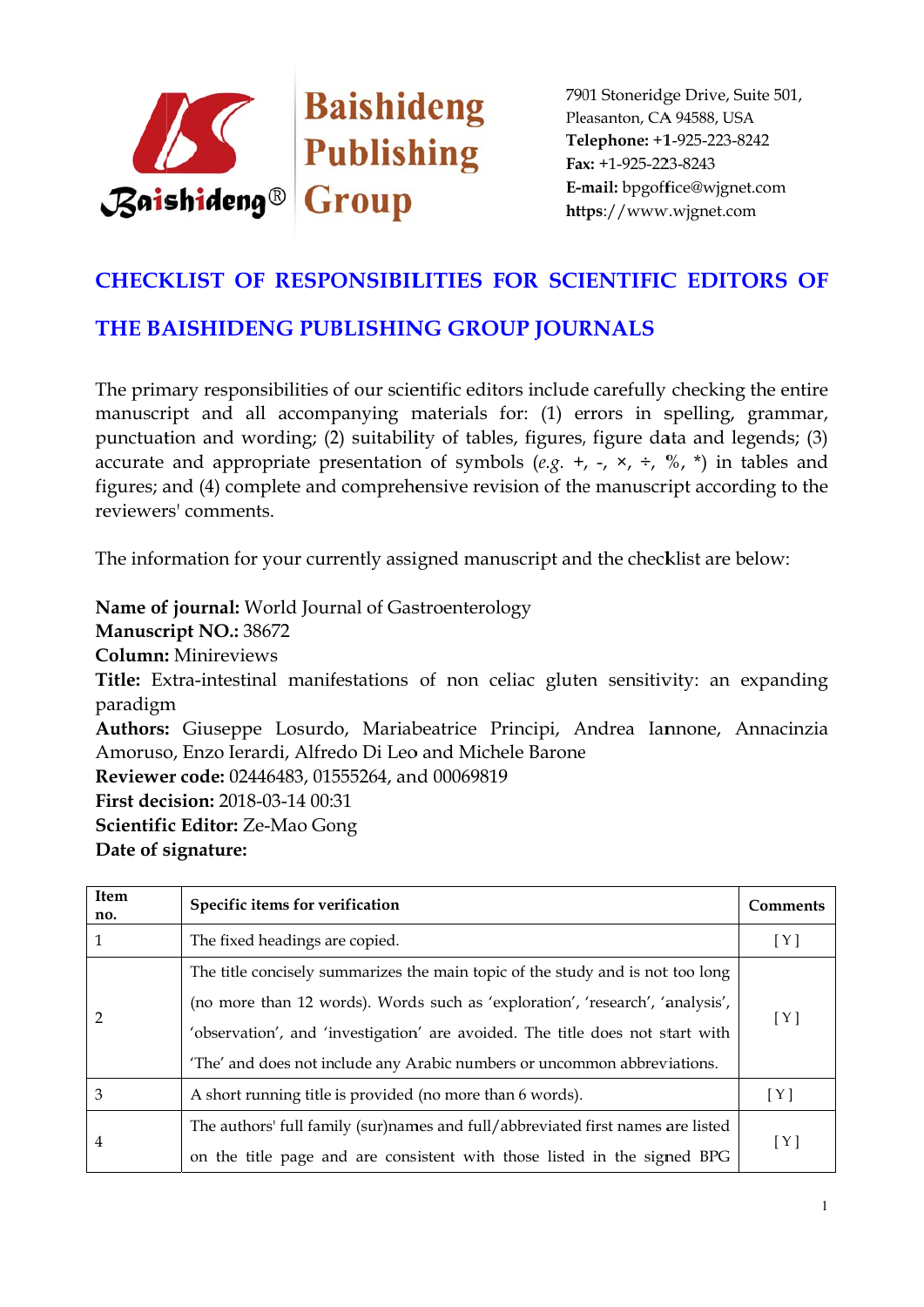

|    | Copyright Assignment form.                                                      |       |
|----|---------------------------------------------------------------------------------|-------|
| 5  | The entire manuscript has been investigated for suspected or proven             |       |
|    | academic/publication misconduct before the manuscript is sent to the            | [Y]   |
|    | Editor-in-Chief.                                                                |       |
|    | The authors' affiliations are listed on the title page and are consistent with  | [Y]   |
| 6  | those in the signed BPG Copyright Assignment form.                              |       |
|    | The 'Supported by' statement describes the source(s) of financial support and   |       |
| 7  | includes the corresponding identification number(s) and program ID(s) if        | [N]   |
|    | available, and contains no spelling errors.                                     |       |
|    | The ethics-related statements are provided in accordance with the manuscript    |       |
| 8  | type (e.g., Manuscript No.-Institutional review board statement, Manuscript     | [ Y ] |
|    | No.-Animal care and use statement, etc.).                                       |       |
|    | The 'Author contributions' passage describes the specific contribution(s) made  |       |
|    | by each author. The author's names are listed in the following format: full     |       |
|    | family (sur)name followed by abbreviated first and middles names.               |       |
|    | e.g., "Wang CL and Liang L contributed equally to this work; Wang CL, Liang     |       |
| 9  | L, Fu JF, Zou CC, Hong F and Wu XM designed the research study; Wang CL,        | [ Y ] |
|    | Zou CC, Hong F and Wu XM performed the research; Xue JZ and Lu JR               |       |
|    | contributed new reagents and analytic tools; Wang CL, Liang L and Fu JF         |       |
|    | analyzed the data; and Wang CL, Liang L and Fu JF wrote the manuscript. All     |       |
|    | authors have read and approve the final manuscript."                            |       |
| 10 | The 'Correspondence to' passage provides the corresponding author's full        |       |
|    | first and family (sur)names, abbreviated title $(e.g., MD, PhD)$ , affiliated   | [ Y ] |
|    | institute's name and complete postal address (including zip code) and e-mail    |       |
|    | (written in all lowercase), and contains no spelling errors.                    |       |
| 11 | The 'Telephone' and 'Fax' numbers are given for the corresponding author,       |       |
|    | and contain no spelling, punctuation or numerical errors. The telephone and     |       |
|    | fax numbers are composed of the plus symbol (+, which is the international      | [Y]   |
|    | exit code), the country code, the area or city code, and the local phone number |       |
|    | $(e.g., +86-10-85381892).$                                                      |       |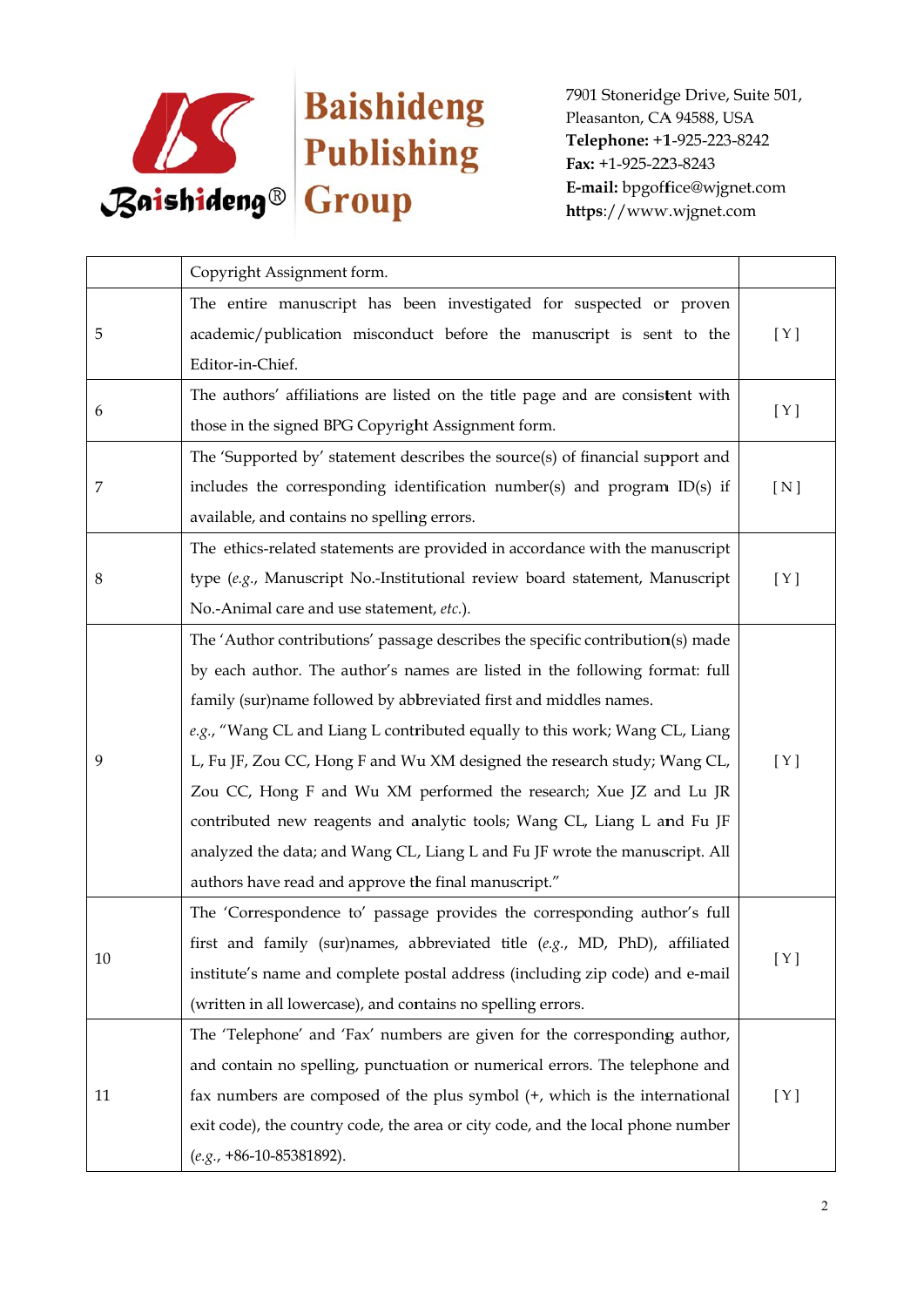

| 12 | The Manuscript Tracking information (i.e., Received, Peer review started, First | [Y] |
|----|---------------------------------------------------------------------------------|-----|
|    | decision, Revised, Accepted, Article in press, and Published online) are        |     |
|    | provided along with the corresponding editor and date for each item, and        |     |
|    | contain no spelling errors.                                                     |     |
|    | The Abstract section is formatted according to the article-specific style       | [Y] |
|    | (structured vs unstructured) and word count thresholds, as follows:             |     |
|    | Commentary, Frontier, Diagnostic Advances, Medical Ethics, Minireview,          |     |
|    | Review, Therapeutics Advances, and Topic Highlight: Non-structured              |     |
|    | abstract that is no less than 200 words.                                        |     |
| 13 | Field of Vision, Case Report and Letter to the Editor: Non-structured abstract  |     |
|    | that is no less than 150 words.                                                 |     |
|    | Research articles: Structured abstract with subsections for AIM (no more than   |     |
|    | 20 words); METHODS (no less than 80 words); RESULTS (no less than 120           |     |
|    | words); and CONCLUSION (no more than 26 words).                                 |     |
|    | The 'Key words' list provides 5-10 keywords that reflect the main content of    |     |
| 14 | the study. The first letter of each keyword is capitalized, and each keyword is | [Y] |
|    | separated by a semicolon.                                                       |     |
|    | The 'Core tip' provides a summary (less than 100 words) of the study that       |     |
| 15 | outlines the most innovative and important arguments and core contents of       | [Y] |
|    | the paper and will serve to effectively attract readers.                        |     |
| 16 | The authors' full family (sur)names followed by abbreviated first/middle        | [Y] |
|    | names provided in the bibliography information are consistent with those        |     |
|    | provided on both the title page and the signed BPG Copyright Assignment         |     |
|    | form.                                                                           |     |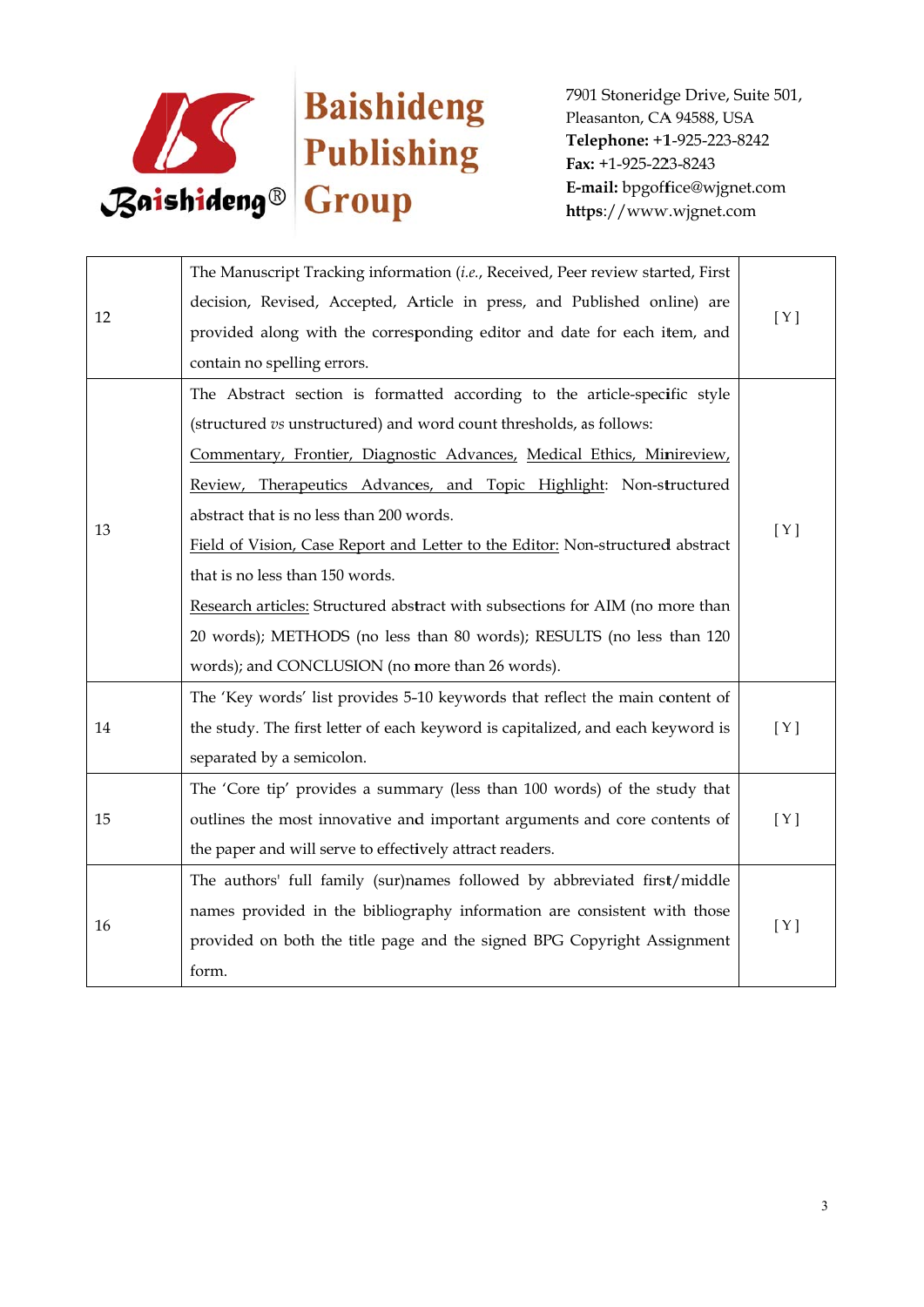

| 17 | The 'INTRODUCTION' section clearly describes the relevant background                                 |       |
|----|------------------------------------------------------------------------------------------------------|-------|
|    | information for the study. Only the most relevant and current (within the past                       |       |
|    | 5 years) literature is cited, with the exception of rare instances of seminal                        |       |
|    | literature citations. All technical terms and/or abbreviations are explained                         |       |
|    | and/or defined, with the full name of abbreviations given upon first                                 |       |
|    | appearance in the text and the abbreviation presented in parentheses $[i.e.,$                        | [Y]   |
|    | "computed tomography (CT)"]. First-person pronouns (e.g., 'I', 'we') are                             |       |
|    | used appropriately to clearly indicate the work performed by the author(s).                          |       |
|    | When weaknesses of previous studies are described in the text to highlight the                       |       |
|    | innovations related to the current study, the information is presented                               |       |
|    | carefully.                                                                                           |       |
|    | The 'MATERIALS AND METHODS' section clearly and accurately describes                                 |       |
| 18 | all materials and methods used to obtain the data presented in the article and                       | [ N ] |
|    | is adequate for a reader to repeat the study.                                                        |       |
|    | The 'RESULTS' section concisely describes the observational and experimental                         |       |
|    | results. Representative data and data that have scientific significance are                          |       |
| 19 | emphasized. Data is presented in either the text, a table or figure $(i.e.,$ chart,                  | [N]   |
|    | diagram, graph or image), but is not repeated among each. Information                                |       |
|    | presented in the tables and figures clearly describes the trends, meaning, and                       |       |
|    | inferences. Results described in textual form are accurate, concise and clear.                       |       |
| 20 | The order and numerical labeling of tables and figures is consistent with their                      |       |
|    | appearance and presentation in the text. Symbols in tables (e.g., +, -, $\times$ , $\div$ , $\ast$ ) |       |
|    | correctly correspond to the definitions in the footnotes. Only one legend is                         |       |
|    | provided for each multi-panel figure consisting of color graphs, black and                           | [ Y ] |
|    | white graphs, or line graphs that depicts data of the same theme. For example:                       |       |
|    | Figure 1 Pathological changes in atrophic gastritis tissue before and after                          |       |
|    | treatment. A: ; B: ; C: ; D: ; E: ; F:                                                               |       |
| 21 | Split pictures include flow charts, line graphs, histograms, and graphs                              |       |
|    | including text. Unsplit pictures include meta-analysis diagrams, PCR                                 | [ N ] |
|    | amplification curves, and survival curves.                                                           |       |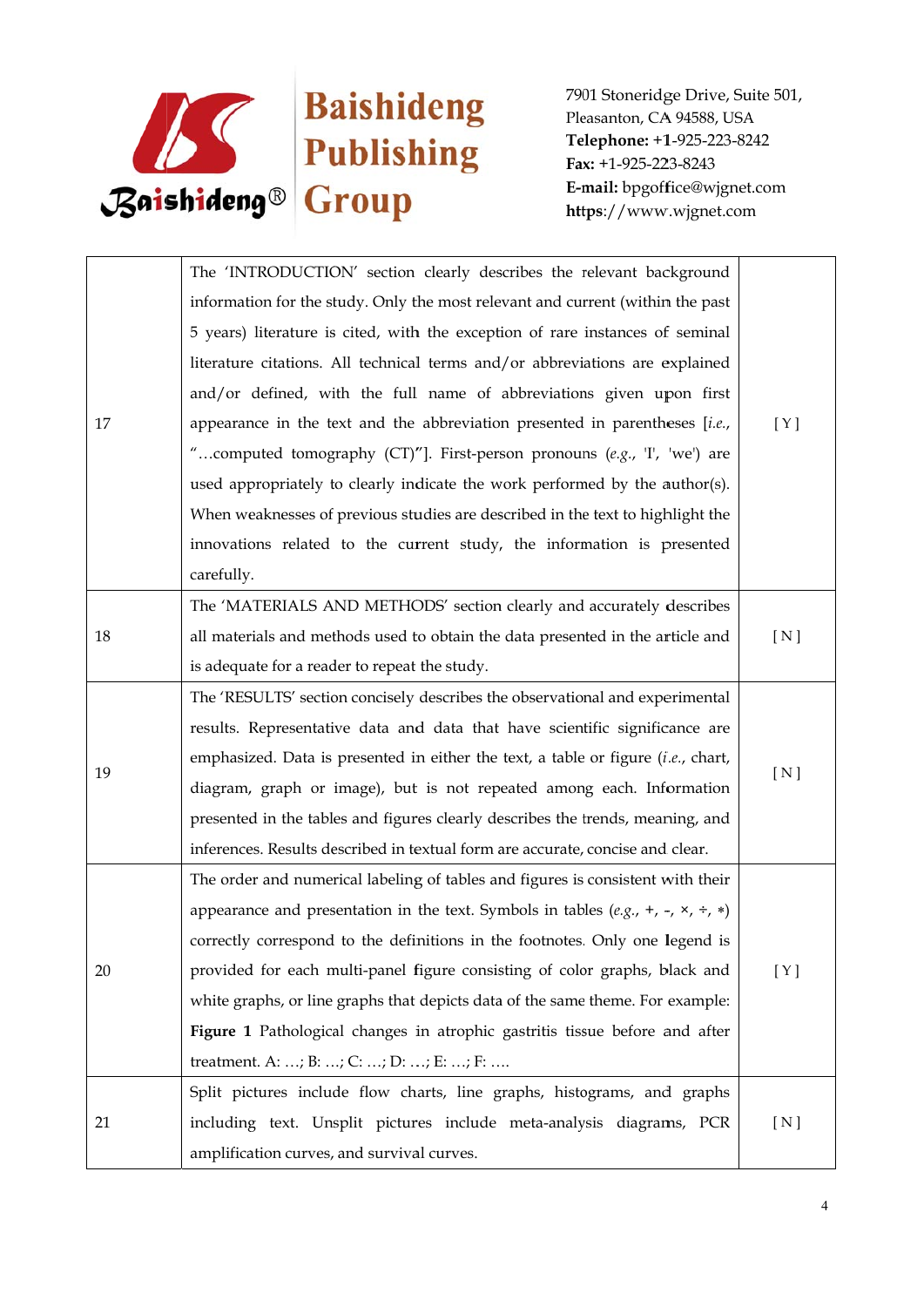

| 22 | Statistical symbols are accurate. Statistical significance is expressed as <sup>a</sup> P<0.05,             |       |
|----|-------------------------------------------------------------------------------------------------------------|-------|
|    | $bP<0.01$ (P>0.05 usually does not need to be denoted). If there are other series                           |       |
|    | of P values, $\epsilon P$ <0.05 and $\epsilon P$ <0.01 are used, and a third series of P values is          | [ N ] |
|    | expressed as $\mathrm{e}P$ <0.05 and $\mathrm{f}P$ <0.01. Statistical data is expressed as mean $\pm$ SD or |       |
|    | mean $\pm$ SE.                                                                                              |       |
|    | The 'DISCUSSION' section (1) describes the main purpose and hypothesis of                                   |       |
|    | the study; (2) summarizes the most important results; (3) illustrates and                                   |       |
|    | explains the results (but does not simply repeat the data) and draws                                        |       |
| 23 | conclusions or inferences based on the results; (4) points out the limitations of                           | [N]   |
|    | the study and their impact on the results, as well as proposes further advice                               |       |
|    | on future research topic(s) or direction(s); and (5) describes the theoretical                              |       |
|    | significance and practical value of the findings.                                                           |       |
|    | The 'ACKNOWLEDGMENTS' section expresses gratitude to any individuals                                        |       |
|    | or organizations for technical support (i.e., providing instrumentation,                                    |       |
| 24 | equipment or experimental materials, and/or assistance in experimental                                      | [ N ] |
|    | work), non-technical services (i.e., useful inspiration, suggestions, guidance, or                          |       |
|    | review), and/or any other auxiliary work.                                                                   |       |
|    | The 'COMMENTS' section provides comments for original articles in                                           | [N]   |
| 25 | accordance with the specified format.                                                                       |       |
| 26 | The 'REFERENCES' section lists the references in the Vancouver style. This                                  |       |
|    | style uses Arabic numeral in-text citations based on the order of the first                                 |       |
|    | appearance of a source in the text. For citations where the author's name is                                |       |
|    | indicated in the text, a superscript number should be placed following the                                  |       |
|    | name (i.e, "Pang et al"). For citations where no author is indicated, a                                     |       |
|    | superscript number should be placed at the end of the sentence. Respective                                  | [Y]   |
|    | examples are: "Ma [1] reported ", "Pan et al [2-5] indicated "; "PCR has a                                  |       |
|    | high sensitivity [6,9]." No superscript numbers are used when the reference                                 |       |
|    | number is described in the text; for example, "The experimental method used                                 |       |
|    | has been described in reference [8]." The style of reference citations in tables is                         |       |
|    | the same as that in the text (e.g., Pan et al $[2-5]$ , please see reference [8]).                          |       |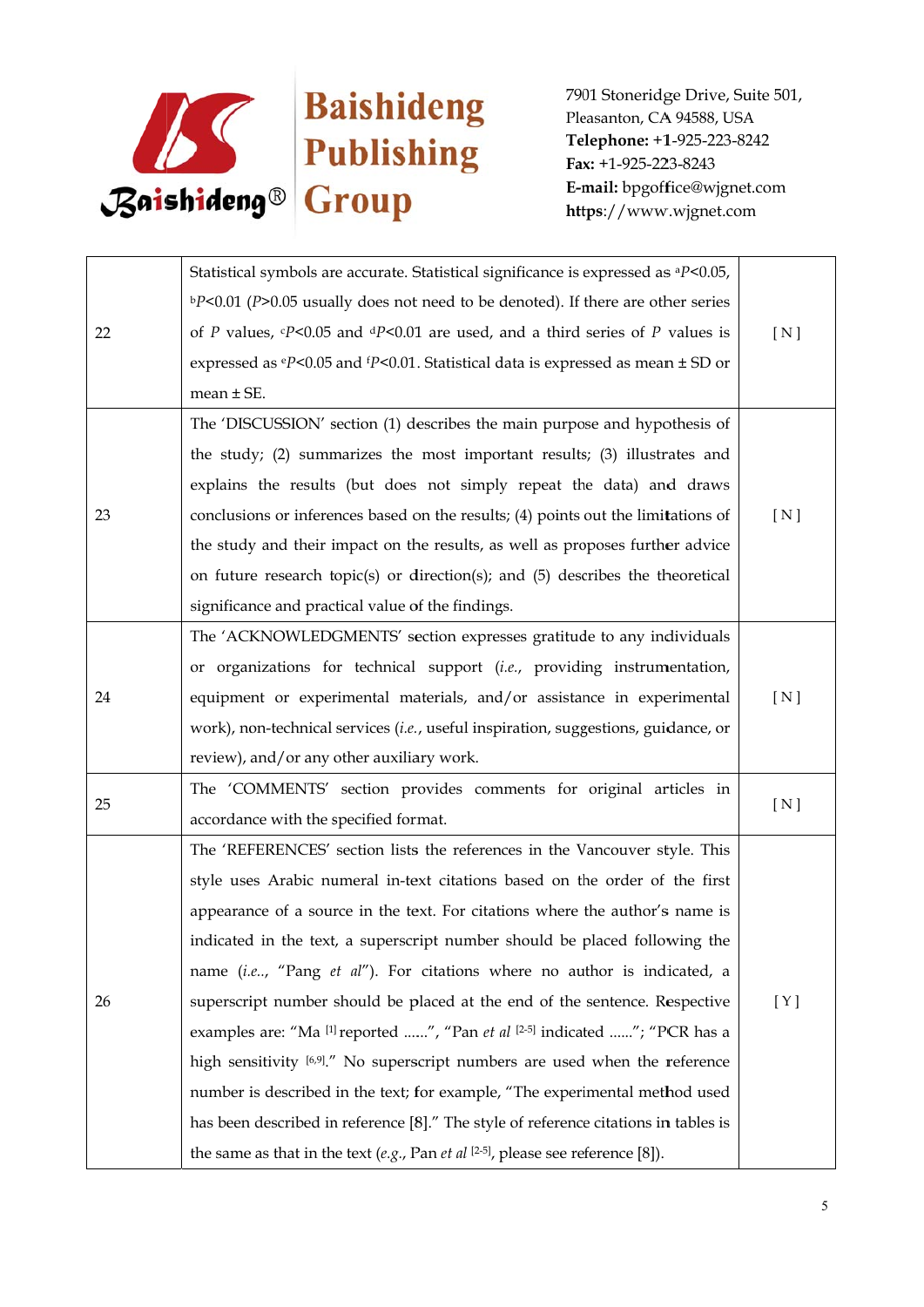

| 27 | Journal references have been verified to ensure that there are no duplicate         |                  |
|----|-------------------------------------------------------------------------------------|------------------|
|    | references and that the PMID numbers are correct. For references not yet            |                  |
|    | included in PubMed: the name of Chinese journals is spelled out using               |                  |
|    | Chinese Pinyin, with the first letter of each word capitalized (e.g., Shijie Huaren | [ Y ]            |
|    | Xiaohua Zazhi); the name of journals in other languages are listed according to     |                  |
|    | indexing information retrieved from Google. Book references are presented           |                  |
|    | with all the information relevant to the electronic version.                        |                  |
|    | The names of the peer reviewers and the scientific editor are present at the        | [Y]              |
| 28 | end of the paper (e.g., P-Reviewer: Hugot D S-Editor: Wang JL).                     |                  |
|    | The number of cited references is appropriate for the article type, as follows:     |                  |
|    | Commentary: no less than 50;                                                        |                  |
| 29 | Review: no less than 100;                                                           | [ <sub>N</sub> ] |
|    | Article: no less than 30/26;                                                        |                  |
|    | Case Report and Letter to the Editor: no less than 1.                               |                  |
|    | The revised manuscript is provided (file name: Manuscript No.-Review; e.g.,         |                  |
|    | 870-Review).                                                                        |                  |
| 30 | The letter of peer-reviewers' comments is provided (file name: Manuscript           | [ Y ]            |
|    | No.-Peer-review(s); e.g., 870-Peer-review(s)).                                      |                  |
|    | The response letter is provided (file name: Manuscript No.-Answering                |                  |
|    | reviewers; e.g., 870-Answering reviewers).                                          |                  |
| 31 | The author(s) highlighted the changes made to the manuscript according to           | [ Y ]            |
|    | the peer-reviewers' comments.                                                       |                  |
| 32 | The responses to the peer-reviewers' comments are consistent with the               | [Y]              |
|    | changes made to the manuscript.                                                     |                  |
| 33 | All authors signed the BPG Copyright Assignment form (file name:                    | [N]              |
|    | Manuscript No.-Copyright assignment; e.g., 870-Copyright assignment).               |                  |
| 34 | The language certificate provided by authors who are non-native speakers of         |                  |
|    | English meets the BPG requirements (file name: Manuscript No.-Language              | [Y]              |
|    | certificate; e.g., 870-Language certificate).                                       |                  |